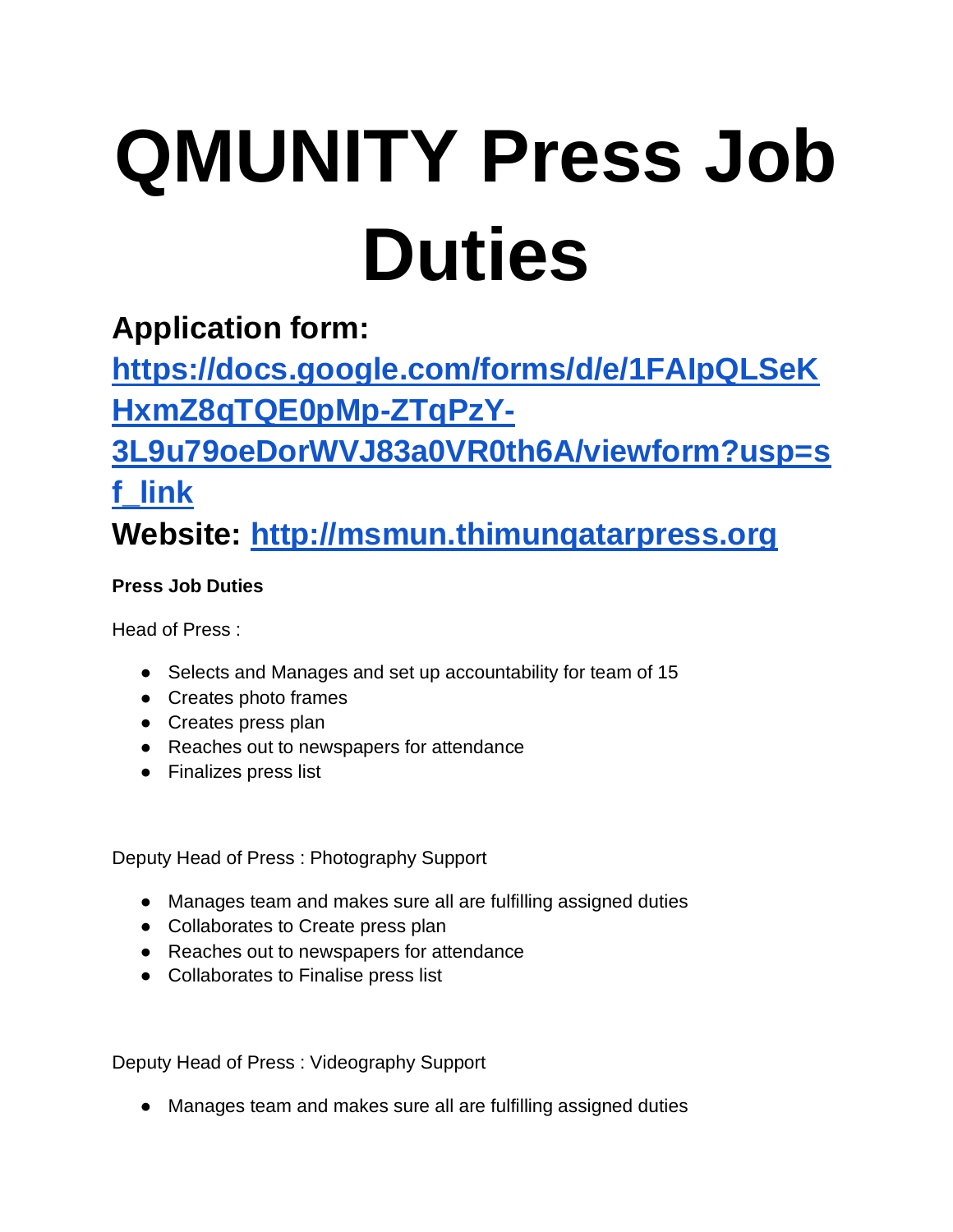- Collaborates to Create press plan
- Reaches out to News Channels for attendance
- Collaborates to Finalise press list

Head of Photography:

- Creates photography plan
- Manges teams of photographers
- Admin team photo
- Coordinators team photo
- Press team photo
- IT team photo
- Assigns photographers to events and rooms
- Ensure that each workshop is documented
- Coordinates the collection of pictures at the end of each day
- Submits all pictures to head of press at the end of the conference. Liaises with head of IT
- Liaises with Conference coordinators to highlight featured workshops
- Liaises with Conference coordinators to highlight featured presenters
	- Tweet out local adult presenters
	- Facebook featured presenters
	- Instagram student presenters

Head of Videography:

- Manages team of videographers
- Creates pre conference video
- Creates post conference video
- Daily video interviews 30-60 seconds for IG

Head of social Media:

- Tweet out local adult presenters
- Facebook featured presenters
- Instagram student presenters
- Snap stories
- Manages photo booth